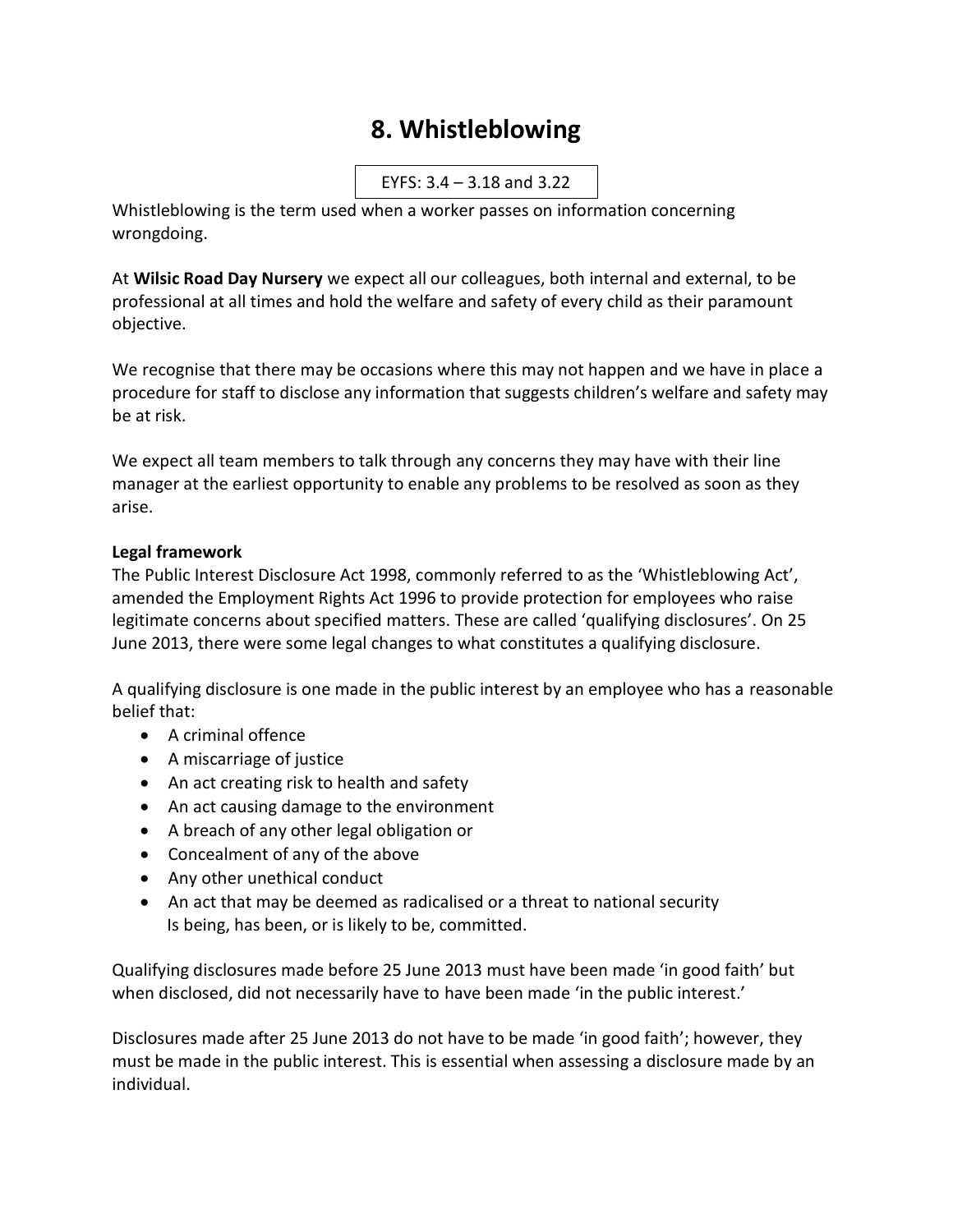The Public Interest Disclosure Act has the following rules for making a protected disclosure:

- You must believe it to be substantially true
- You must not act maliciously or make false allegations
- You must not seek any personal gain.

It is not necessary for the employee to have proof that such an act is being, has been, or is likely to be, committed; a reasonable belief is sufficient.

## **Disclosure of information**

If, in the course of your employment, you become aware of information which you reasonably believe indicates that a child is/may be or is likely to be in risk of danger and/or one or more of the following may be happening, you MUST use the nursery's disclosure procedure set out below:

- That a criminal offence has been committed or is being committed or is likely to be committed
- That a person has failed, is failing or is likely to fail to comply with any legal obligation to which they are subject (e.g. EYFS, Equalities Act 2010)
- That a miscarriage of justice has occurred, is occurring, or is likely to occur
- That the health or safety of any individual has been, is being, or is likely to be endangered
- That the environment, has been, is being, or is likely to be damaged
- That information tending to show any of the above, has been, is being, or is likely to be deliberately concealed.

## **Disclosure procedure**

- If this information relates to child protection/safeguarding then the nursery \*child protection/\*safeguarding children policy should be followed, with particular reference to the staff and volunteering section
- Where you reasonably believe one or more of the above circumstances listed above has occurred, you should promptly disclose this to your manager so that any appropriate action can be taken. If it is inappropriate to make such a disclosure to your manager (i.e. because it relates to your manager) you should speak to Sue Draper, Jo Kelly or Ashleigh Andrew
- Employees will suffer no detriment of any sort for making such a disclosure in accordance with this procedure. For further guidance in the use of the disclosure procedure, employees should speak in confidence to the Lisa Robson or Sue Draper
- Any disclosure or concerns raised will be treated seriously and will be dealt with in a consistent and confidential manner and will be followed through in a detailed and thorough manner
- Any employee who is involved in victimising employees who make a disclosure, takes any action to deter employees from disclosing information or makes malicious allegations in bad faith will be subject to potential disciplinary action which may result in dismissal
- Failure to report serious matters can also be investigated and potentially lead to disciplinary action which may result in dismissal